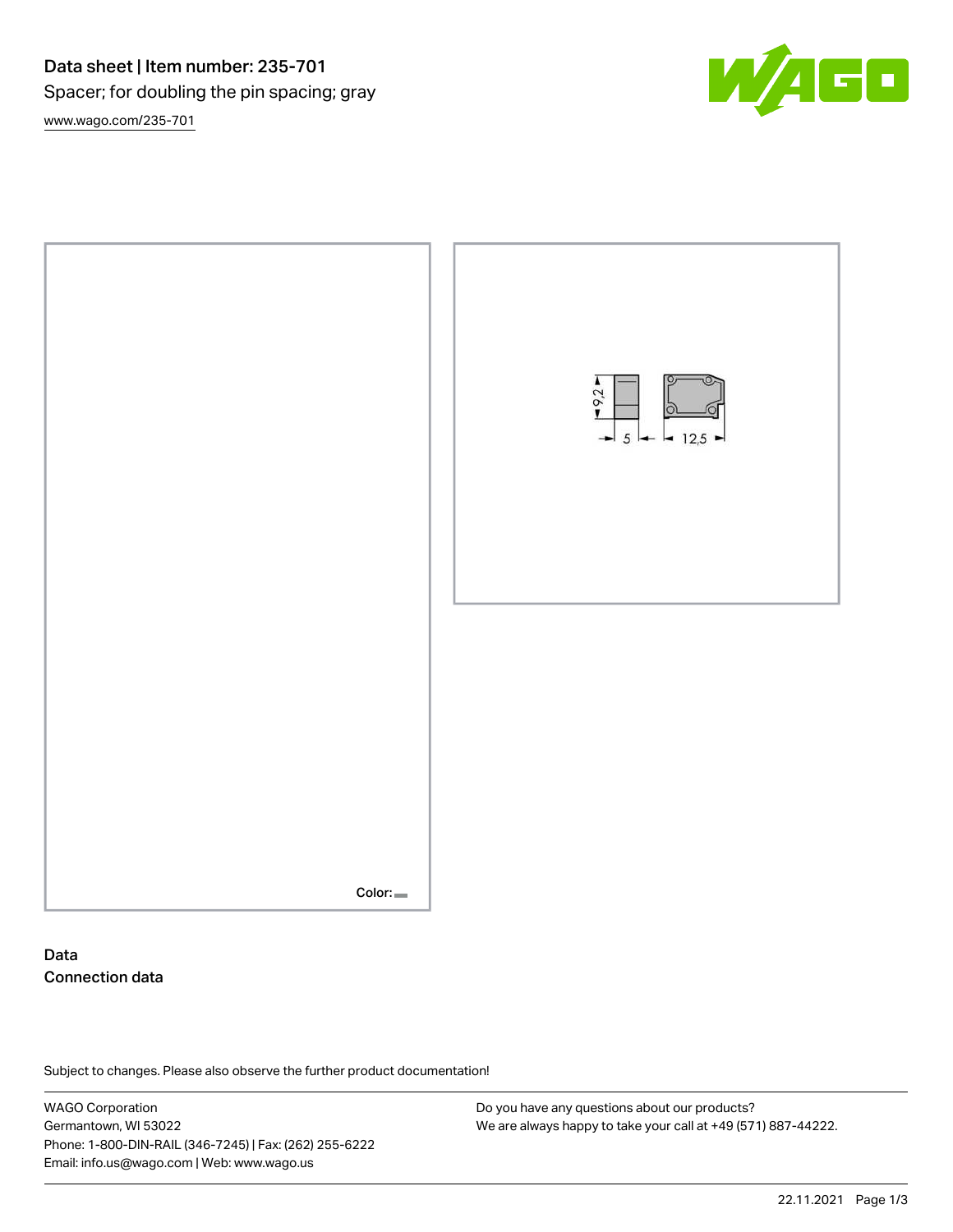

#### Connection 1

| Number of poles |  |
|-----------------|--|
|-----------------|--|

#### Physical data

| Pin spacing | 5/5.08 mm / 0.197/0.2 inch |
|-------------|----------------------------|
| Width       | 5 mm / 0.197 inch          |
| Height      | 9.2 mm / 0.362 inch        |
| Depth       | 12.5 mm / 0.492 inch       |

#### Mechanical data

| Application   | pin spacing :<br>.renns<br>. . |
|---------------|--------------------------------|
| Mounting type | tvpe                           |

#### Material data

| Color     | gray                |
|-----------|---------------------|
| Fire load | 0.009 <sub>MJ</sub> |
| Weight    | 0.3 <sub>g</sub>    |

#### Commercial data

| Product Group         | 4 (Printed Circuit) |
|-----------------------|---------------------|
| PU (SPU)              | 1000 (100) Stück    |
| Packaging type        | box                 |
| Country of origin     | <b>CH</b>           |
| <b>GTIN</b>           | 4017332126724       |
| Customs tariff number | 3926909985          |

2019 Apr 3 pdf

2.0 MB

# Downloads

#### Documentation

| <b>Additional Information</b> |  |  |
|-------------------------------|--|--|
| Technical explanations        |  |  |

#### CAD files

#### CAD data

Subject to changes. Please also observe the further product documentation!

| <b>WAGO Corporation</b>                                | Do you have any questions about our products?                 |
|--------------------------------------------------------|---------------------------------------------------------------|
| Germantown, WI 53022                                   | We are always happy to take your call at +49 (571) 887-44222. |
| Phone: 1-800-DIN-RAIL (346-7245)   Fax: (262) 255-6222 |                                                               |
| Email: info.us@wago.com   Web: www.wago.us             |                                                               |

[Download](https://www.wago.com/global/d/1435602)